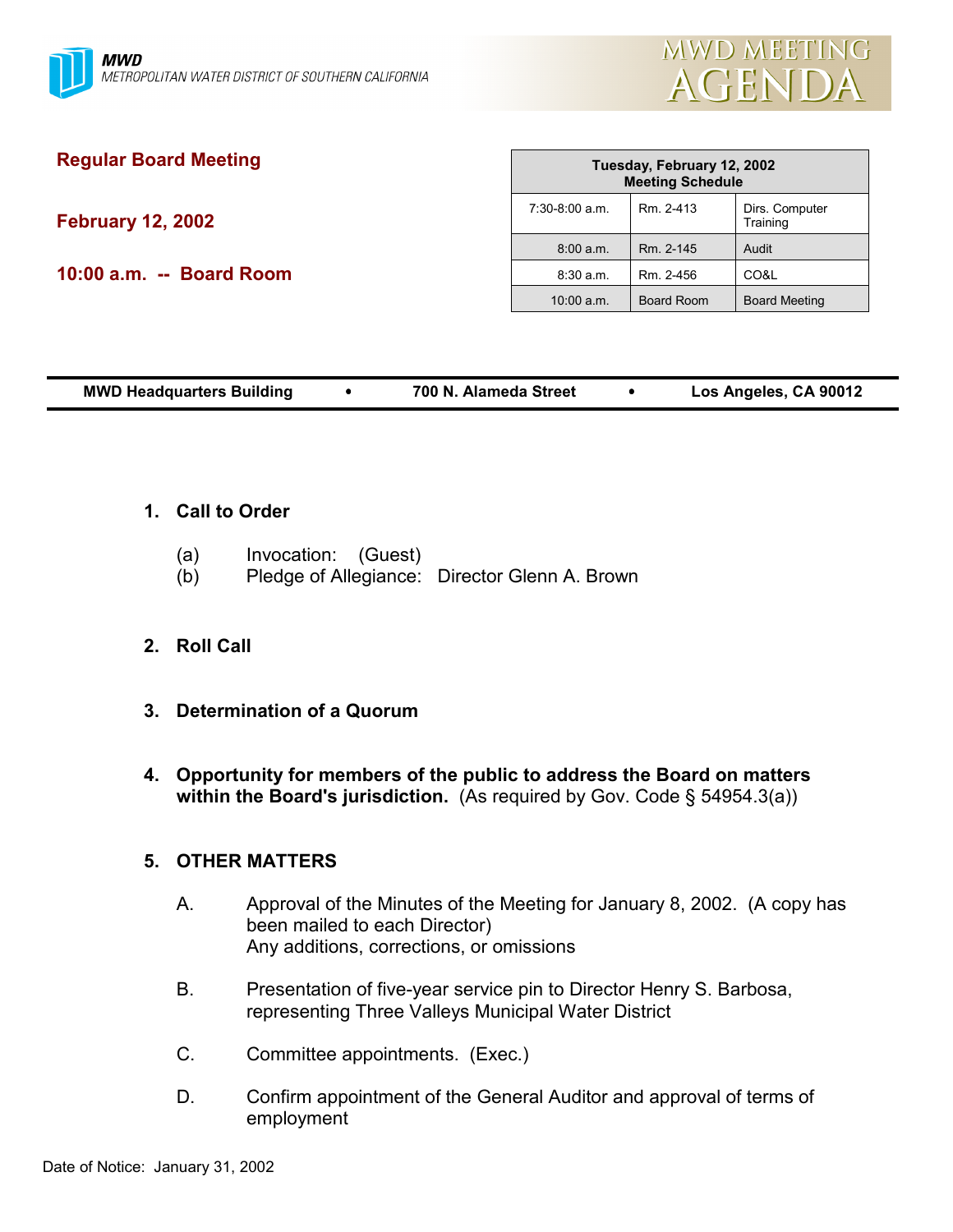- E. Confirm the appointment of Charisse L. Anderson as Ethics Officer and approval of terms of employment
- F. Consideration of pay-for-performance for General Counsel. (LC&P) **[Evaluation of the performance of the General Counsel may be heard in closed session pursuant to Gov. Code § 54957]**
- G. Consideration of filling the General Counsel position. (LC&P) **[Public employment—General Counsel: discussion on selection of person to fill vacancy in position of General Counsel; to be heard in closed session pursuant to Gov. Code § 54957]**
- H. Chairman's Monthly Activity Report

# **6. DEPARTMENT HEADS' REPORTS**

- A. Chief Executive Officer's Reports:
	- i. Oral report on Colorado River matters. (LC&P)
	- ii. Oral report on Bay-Delta and State Water Project matters. (LC&P, WPQ&R)
	- iii. Chief Executive Officer's summary of Metropolitan's activities for the month of January. **(Written report to be sent separately)**
- B. General Counsel's summary of Legal Department activities for the month of January. **(Written report to be sent separately)**

# **7. ORAL REPORTS OF STANDING COMMITTEES**

- 7-1 Executive Committee (Phillip J. Pace, Chair)
- 7-2 Asset, Real Estate and Infrastructure Policy (Glen D. Peterson, Chair)
- 7-3 Budget, Finance and Investment (Jorge G. Castro, Chair)
- 7-4 Communications, Outreach and Legislation (Henry S. Barbosa, Chair)
- 7-5 Engineering and Operations (Marion V. Ashley, Chair)
- 7-6 Legal, Claims and Personnel (Langdon W. Owen, Chair)
- 7-7 Water Planning, Quality and Resources (Gary A. Morse, Chair)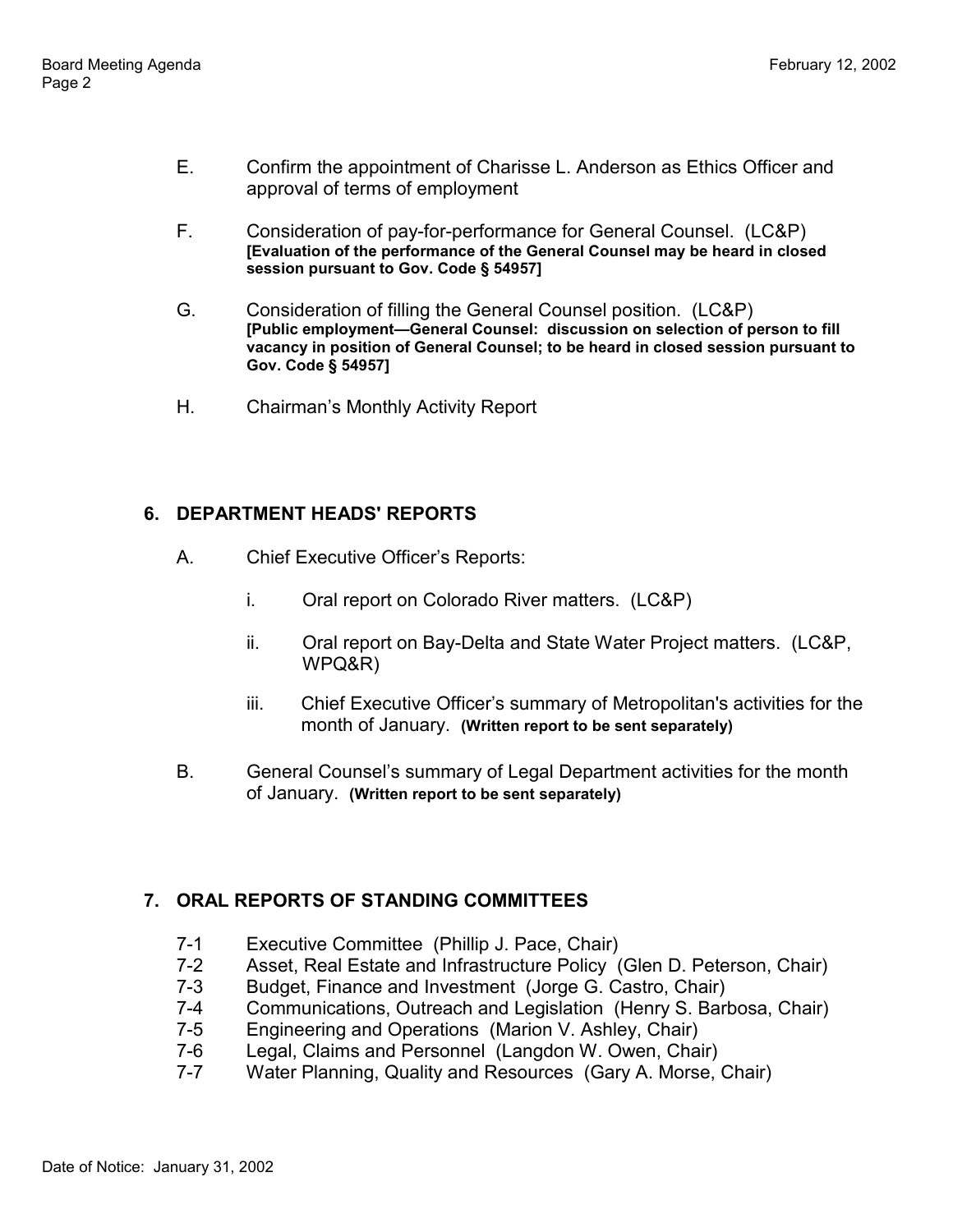### **8. CONSENT CALENDAR ITEMS (Action)**

**8-1** Authorize \$208,000 for a Capital Investment Plan project for final design and construction of a road crossing to restore access to the Yorba Linda Feeder Portal Structure (Approp. 15377). (E&O)

#### **Recommendation:**

**Adopt the CEQA determination and authorize \$208,000 for final design and construction of a road crossing to restore access to the Yorba Linda Feeder Portal Structure.**

**8-2** Authorize \$820,000 for design and construction and delegate authority to award a construction contract for the Entry Court Improvement Project at the F. E. Weymouth Filtration Plant (Approp. 15336). (E&O)

#### **Recommendation:**

**Adopt the CEQA determination and**

- **a. Increase the appropriation by \$820,000 from \$1,948,000 to a total of \$2,768,000.**
- **b. Delegate to the Chief Executive Officer the authority to award a competitively bid construction contract in an amount not to exceed \$2,000,000 for the revised Entry Court Improvement Project at the F. E. Weymouth Filtration Plant.**
- **8-3** Authorize \$660,000 for the Distribution System Dispenser Spill Containment and Remediation Program (Approp. 15386). (E&O)

**Recommendation:**

**Adopt the CEQA determination and**

- **a. Appropriate \$660,000.**
- **b. Authorize the Chief Executive Officer to have the following work performed for the Distribution System Dispenser Spill Containment and Remediation Program:**
	- **1. Performance of all design work and award of a competitively bid contract exceeding \$250,000 for the UST repairs and upgrades at the Skinner plant.**
	- **2. Performance of all work in advance of award of competitively bid contracts for the remaining UST repairs and upgrades.**
- **8-4** Authorize \$760,000 for final design and all activities in advance of an award of a construction contract for a Capital Investment Plan project within the Henry J. Mills Filtration Plant Improvements Program (Approp. 15381). (E&O)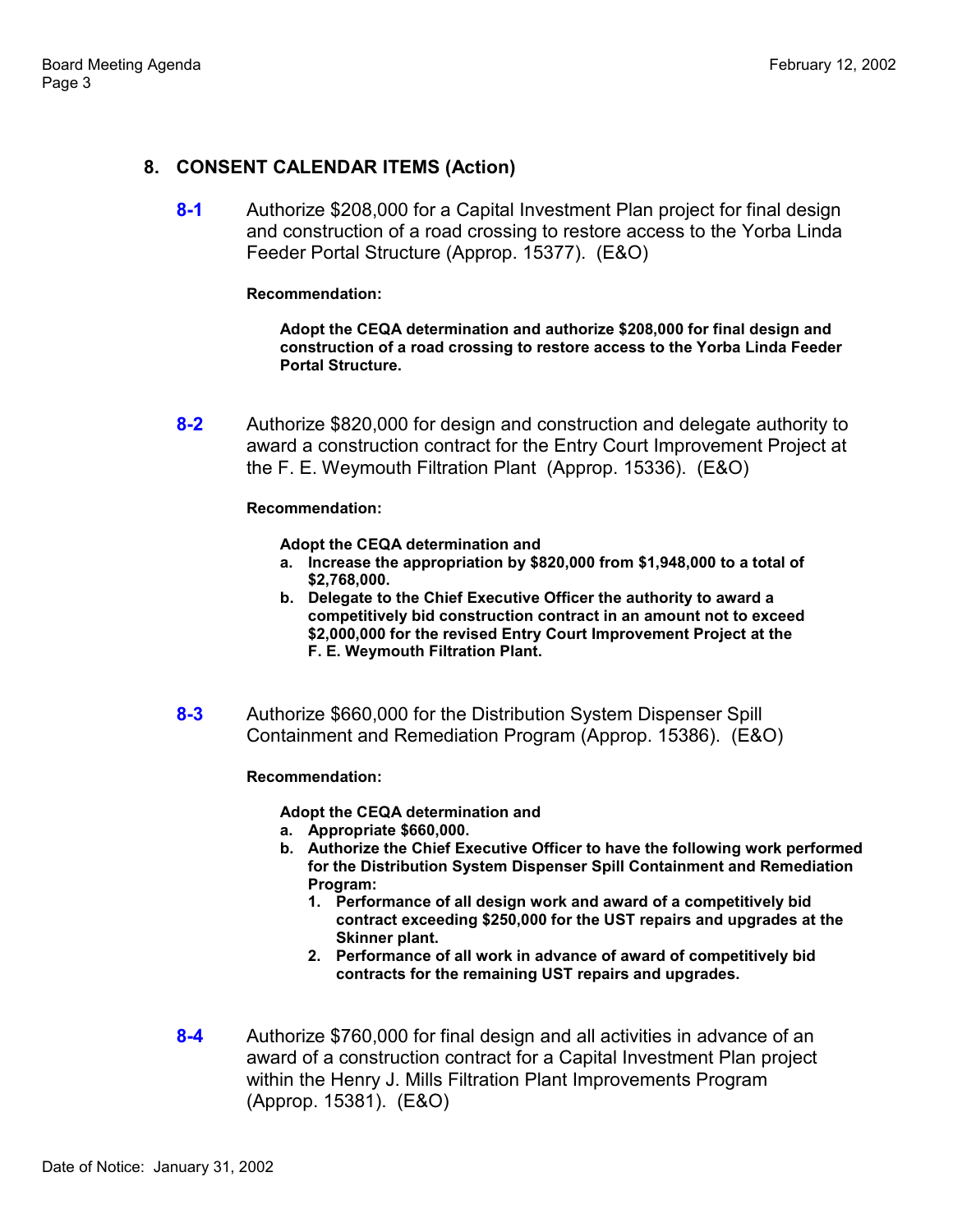**Recommendation:**

**Adopt the CEQA determination and**

- **a. Appropriate \$760,000.**
- **b. Authorize the Chief Executive Officer to perform all activities in advance of an award of a construction contract to support the process upgrades at the Mills plant.**
- **8-5** Approve initial trail system and authorize \$1 million for trail development at Diamond Valley Lake (Approp. 15387). (E&O)

#### **Recommendation:**

**Option #1:**

**Adopt the CEQA determination and**

- **a. Approve an initial trail system at DVL and Lake Skinner providing 28 to 32 miles of multi-use trails, including a loop trail around DVL.**
- **b. Appropriate \$1 million in non-budgeted funds for planning, designing and implementing the early phases of the trails program.**
- **c. Delegate to the CEO the authority to award contracts exceeding \$250,000, but not to exceed \$500,000 for planning, designing and implementing the early phases of the trails program.**
- **8-6** Adopt resolutions to support applications for Proposition 13 grants for groundwater storage construction projects. (WPQ&R)

**Recommendation:**

**Option #1:**

**Adopt the CEQA determination and resolutions to support Metropolitan's grant applications.**

**8-7** Approve Amendment No. 1 to Agreement No. 40443 for an additional \$900,000 for aquifer characterization for the Hayfield Groundwater Storage Project. (WPQ&R)

**Recommendation:**

**Option #1:**

**Adopt the CEQA determination and authorize the CEO to amend Agreement No. 40443 for an additional \$900,000 for aquifer characterization for the Hayfield Groundwater Storage and Dry-Year Supply Program.**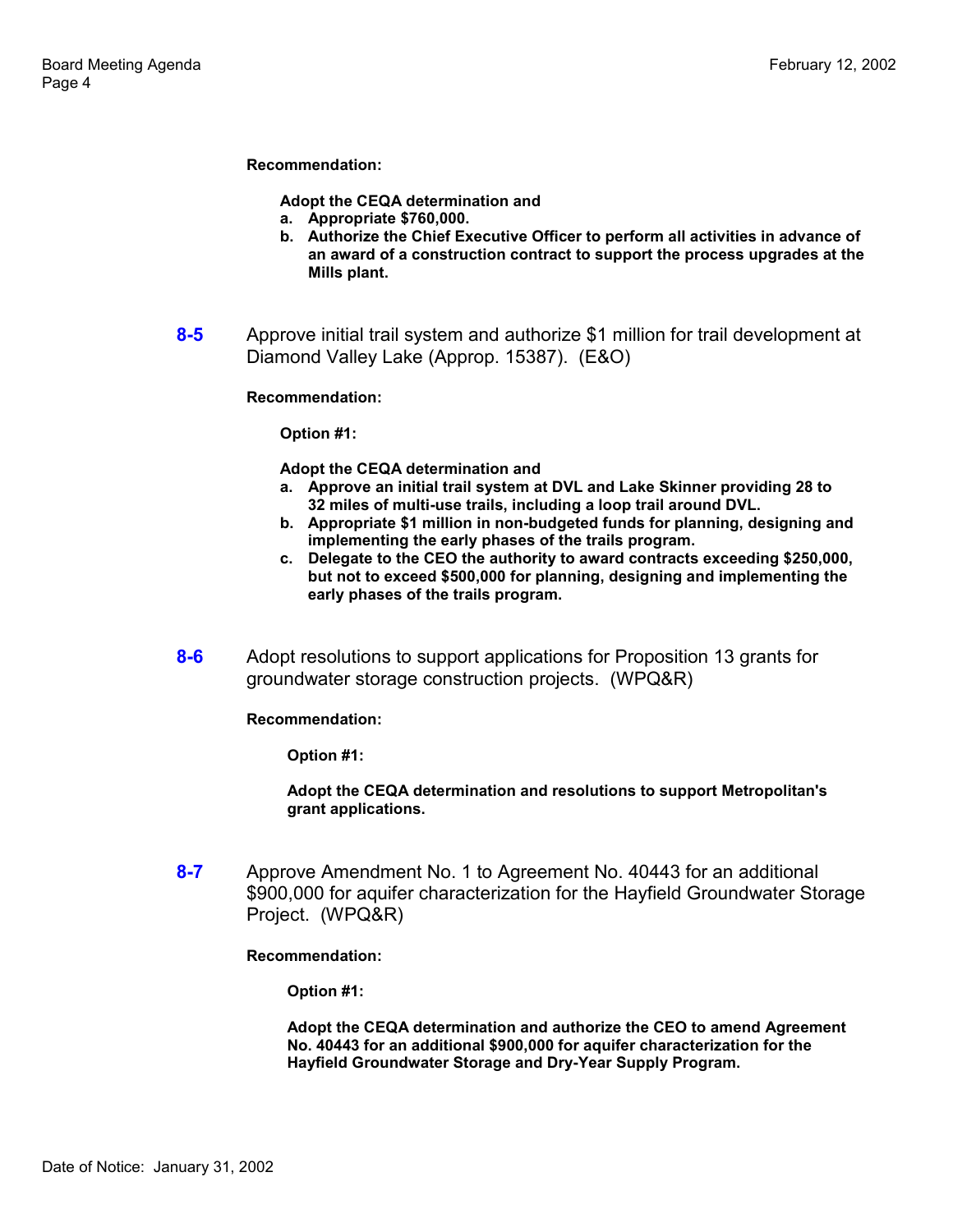**8-8** Grant conditional approval for Annexation No. 77 to Calleguas Municipal Water District and Metropolitan; and adopt resolution of intention to impose water standby charge. (Exec. 1/15/02)

**Recommendation:**

**Option #1:**

**Adopt the CEQA determination and**

- **a. Grant conditional approval for Annexation No. 77, concurrently to Calleguas and Metropolitan, conditioned upon receipt in full of annexation fee of \$174,505.40 to Metropolitan if completed by December 31, 2002, or if completed later, at the then-current annexation charge rate;**
- **b. Approve Calleguas' proposed Plan for Implementing Water Use Efficiency Guidelines; and**
- **c. Adopt the resolution of intention to impose water standby charge within the proposed annexation territory, substantially in the form attached to the letter.**

## **(END OF CONSENT CALENDAR)**

### **9. OTHER BOARD ITEMS (Action)**

**9-2** Authorize CEO to enter into a contract with J. F. Shea Construction, Inc. and Kenny Construction Company, A Joint Venture, for construction of the Arrowhead Tunnels of the Inland Feeder Program in an amount not to exceed \$242.3 million (Approp. 15122). (E&O)

**Recommendation:**

**Option #1:**

**Adopt the CEQA determination and authorize the CEO to enter into a contract with J. F. Shea Construction, Inc. and Kenny Construction Company, A Joint Venture, for construction of the Arrowhead Tunnels in an amount not to exceed \$242.3 million.**

**9-3** Authorize \$5.429 million to implement security system improvements at all Metropolitan facilities (Approp. 15295). (E&O) **[Conference with an Officer representing the Los Angeles County Sheriff's Department and/or the Los Angeles Police Department regarding threat to public services or facilities; to be heard in closed session pursuant to Gov. Code § 54957]**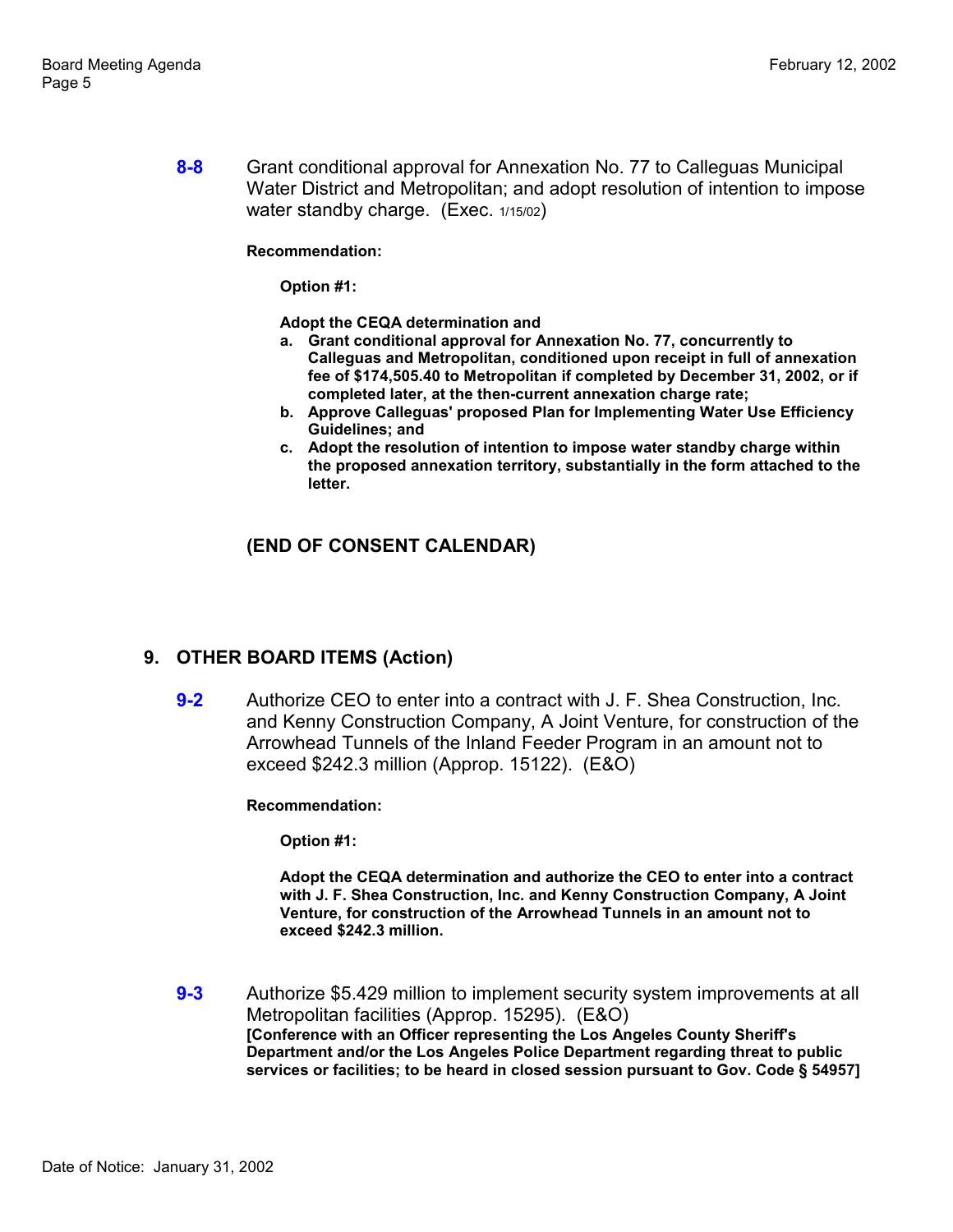#### **Recommendation:**

**Option #1:**

**Adopt the CEQA determinations for all projects described in the letter and**

- **a. Appropriate an increase of \$5.429 million to a total of \$6.429 million;**
- **b. Authorize the Chief Executive Officer to have all work performed; and c. Delegate to the Chief Executive Officer the authority to award competitively**
- **bid contracts in an amount not to exceed \$2 million per contract.**
- **9-4** Implementation of long-term investment management. (BF&I)

**Recommendation:**

**Option #1:**

**Adopt the CEQA determination and**

- **a. Approve the hiring of investment managers as recommended; and**
- **b. Authorize the Chief Executive Officer and Chief Financial Officer to negotiate contracts with Merganser Capital Management, Reams Asset Management and SEB Asset Management.**
- **9-5** Authorize entering into a one-year Environmental Water Account demand shifting agreement with California Department of Water Resources. (WPQ&R)

**Recommendation:**

**Option #1:**

**Adopt the CEQA determination and authorize the CEO to amend the EWA Demand Shifting Agreement with DWR consistent with terms in Attachment 1 to the letter, and in form approved by the General Counsel.**

**9-6** Approve grant agreement with the Foundation for the Southern California Water Education Center for \$2 million. (ARE&IP)

**Recommendation:**

**Option #1:**

**Adopt the CEQA determination and approve transfer of funds to the Foundation for the Southern California Water Education Center.**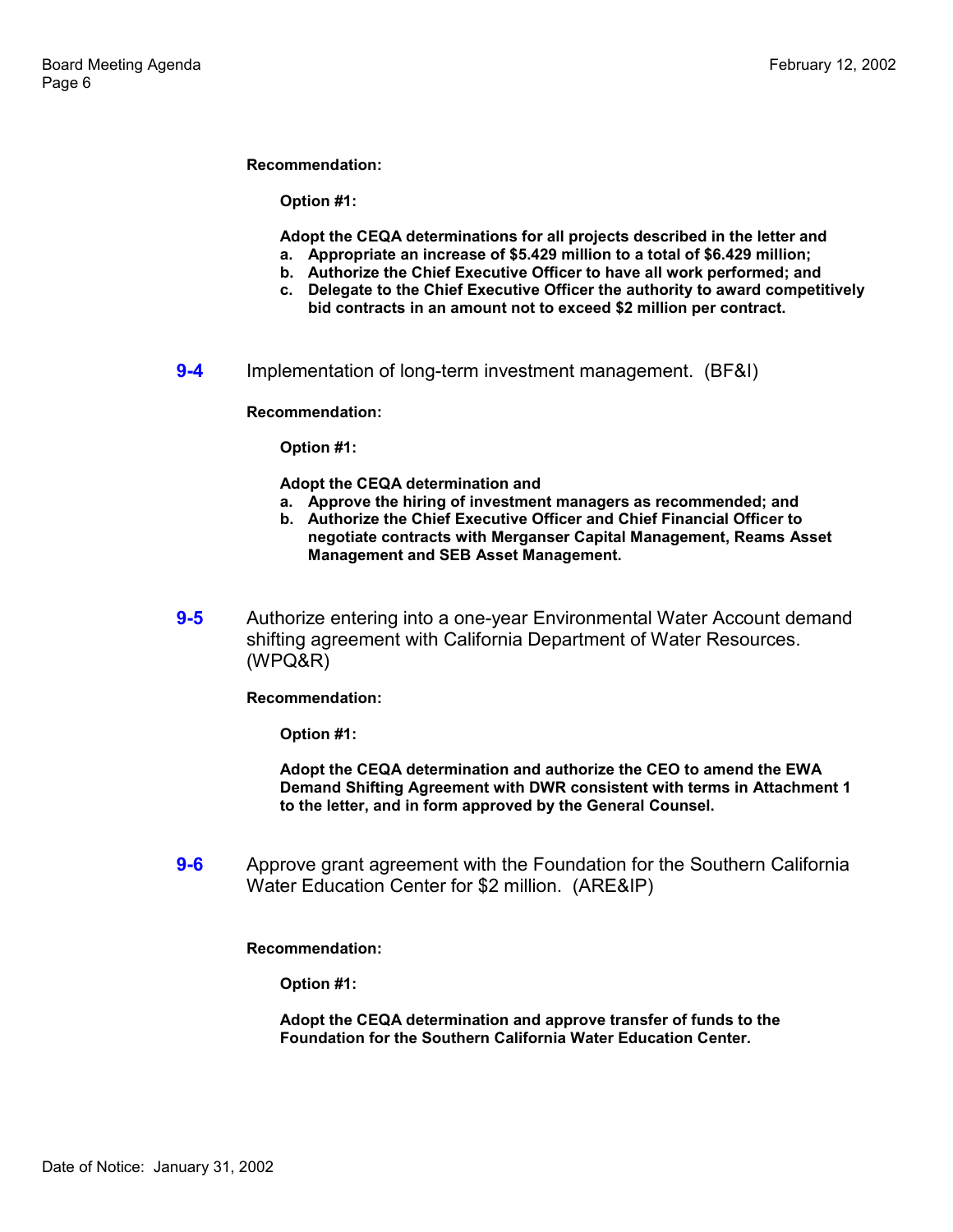**9-7** Support March 2002 Ballot Proposition 40: "California Clean Water, Clean Air, Safe Neighborhood Parks, and Coastal Protection Act of 2002". (CO&L)

**Recommendation:**

**Option #1:**

#### **Adopt the CEQA determination and support Proposition 40.**

**9-8** Hearing on adoption of resolution of necessity directing the General Counsel to condemn property required for the Inland Feeder Project in San Bernardino County, California, identified by San Bernardino County Assessor's Parcel No. 270-111-03, Metropolitan's right-of-way Parcel No. INFED1-30-150PEA3, and owner's name: Campus Crusade for Christ, Inc. **(Two-thirds vote required)**

**Recommendation:**

**Option #1:**

**Adopt the CEQA determination and a resolution of necessity directing the General Counsel to condemn Metropolitan Parcel No. INFED1-30-150PEA3.**

9-9 Status report on *Metropolitan Water District v. Superior Court (Cargill)*, Supreme Court Case No. S10237, and request for authorization to settle pending grievance. (LC&P) **(To be mailed separately) [Conference with legal counsel—existing litigation; to be heard in closed session pursuant to Gov. Code § 54956.9(a)]**

### **10. BOARD INFORMATION ITEMS**

**10-1** Status report for the Inland Feeder Program for the month ending December 2001. (E&O) **[Any discussion of potential litigation to be heard in closed session. Conference with legal counsel—significant exposure to litigation (two matters); to be heard in closed session pursuant to Gov. Code § 54956.9(b)]**